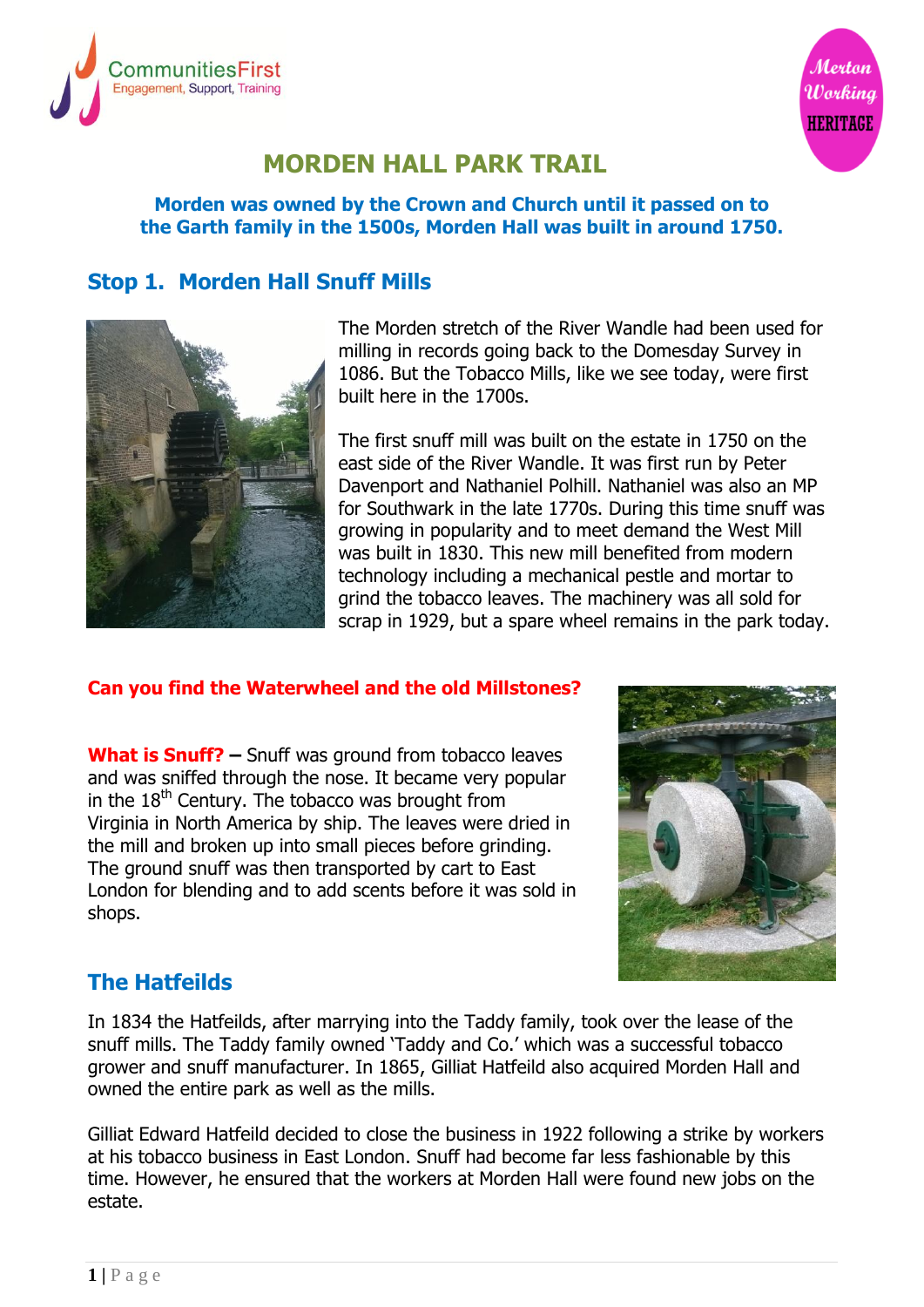

# **Stop 2. Mill Cottage**

#### **The Groves: Three generations of Snuff Foremen**

Three generations of the Groves family worked in the snuff mills at Morden, starting with James Groves who is recorded as a 'snuff grinder' in Morden in 1861. He lived there with his wife Rachel and their 10 children.

Records show that his son William and grandson John continued his line of work and all other male family members worked in the mill in different jobs. John continued to work at the estate after the mills closed in 1922 and remained in Morden until his death in 1967. The Groves family lived in Mill Cottage for over 100 years, and the women of the family also found work on the estate.



Merton

Working **HERITAGE** 

#### **There is one room called the "bothy" attached to Mill Cottage for part-time gardeners to stay in. It had six bunk beds and a small fireplace**.

#### **Can you find the bothy?**

#### **Stop 3. Morden Cottage**

The owners of the Snuff Mill originally lived here from 1758, but the Hatfeilds moved into Morden Hall when they bought it in 1865. When Gilliatt Edward Hatfeild inherited the hall from his father, he found it too large for his needs and moved back into Morden Cottage where he had been born.

#### **Can you find the oldest part of the cottage?**



# **The Dairy**

Morden Hall Park was also a working farm with cattle. The Dairy was used to make cheese and butter in addition to milk. It is also thought that part of the building was used or the breeding of trout, as it leads on to the River Wandle. Gilliat Hatfeild was a keen fisherman.

#### **Can you find the Dairy?**

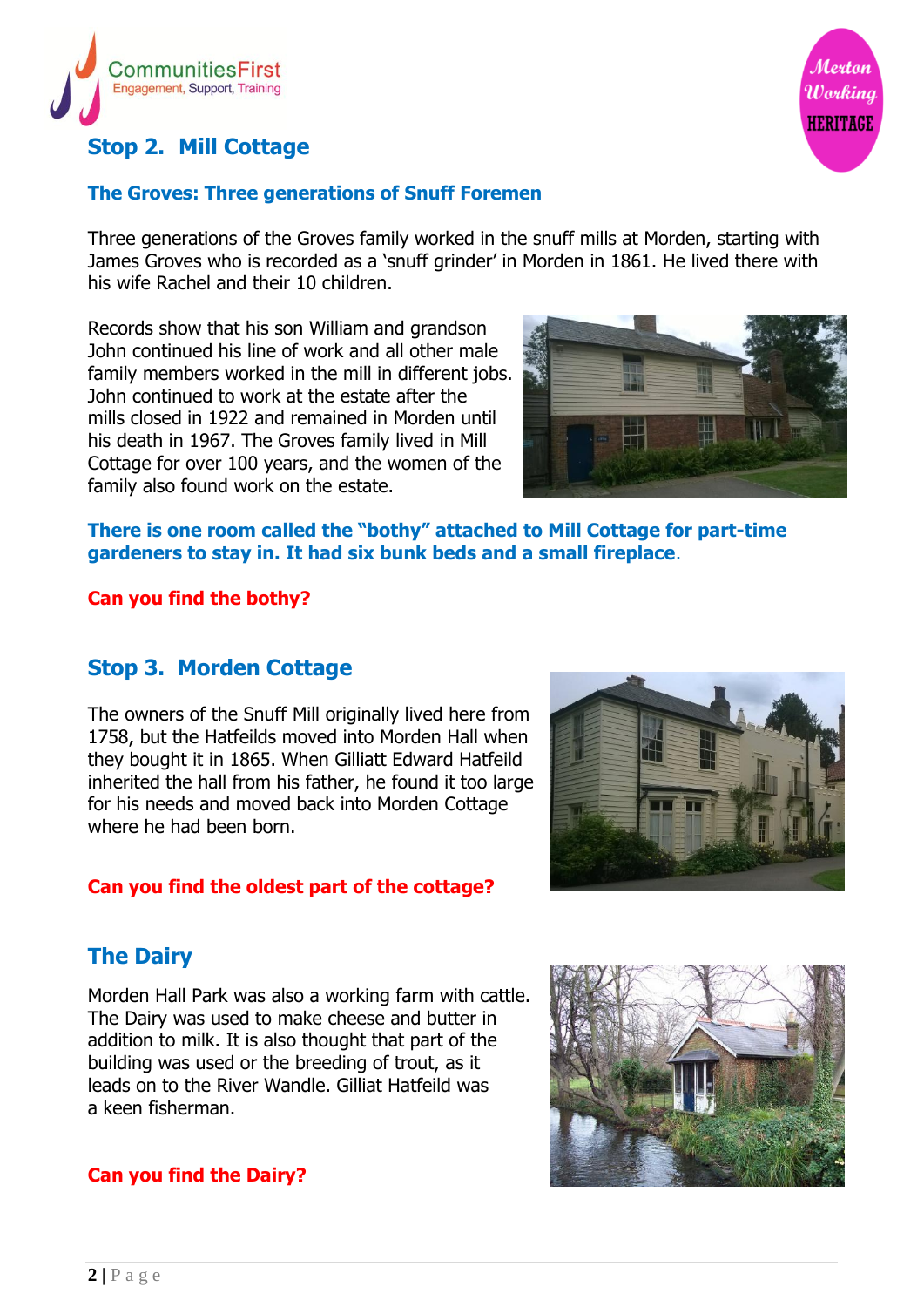



# **Stop 4. The Stableyard**

Horses and Coaches for use by the Hatfeild family and the business were kept in the stable yards. It is thought that up to 12 horses and 6 coaches were kept here. Gilliat Hatfeild always travelled into London by horse and coach as he did not like trains.

#### **Can you find the horse boxes inside the stables?**

There was also a small room in the stables for a stableboy to stay in overnight if one of the horses was unwell.

#### **Can you find the Stableboy's room?**





# **Interesting Facts about Morden Hall Park**

- Gilliat Edward carried a walking stick with a tiny spade on the end so he could remove any daisies he saw on the grass
- Gilliat Edward loved wild birds so much that he banned any cats from the estate
- He ran children's parties every summer for the local people
- There were many complaints filed by visitors to the mill about being attacked by angry cows in the next door field
- Every Christmas, Gilliat Edward would go round to all of the houses of his workers and give a sixpence to every child
- Mill workers remember the Mill cottage being guarded by two incredibly fierce geese called Gert and Daisy
- It was the job of one employee at the mill to spend his entire day in the river wearing waterproof trousers and fishing out excess river weeds and litter left in there
- Whilst Morden Hall was a hospital during the war, Gilliat Edward took patients out on boat trips on the river every Sunday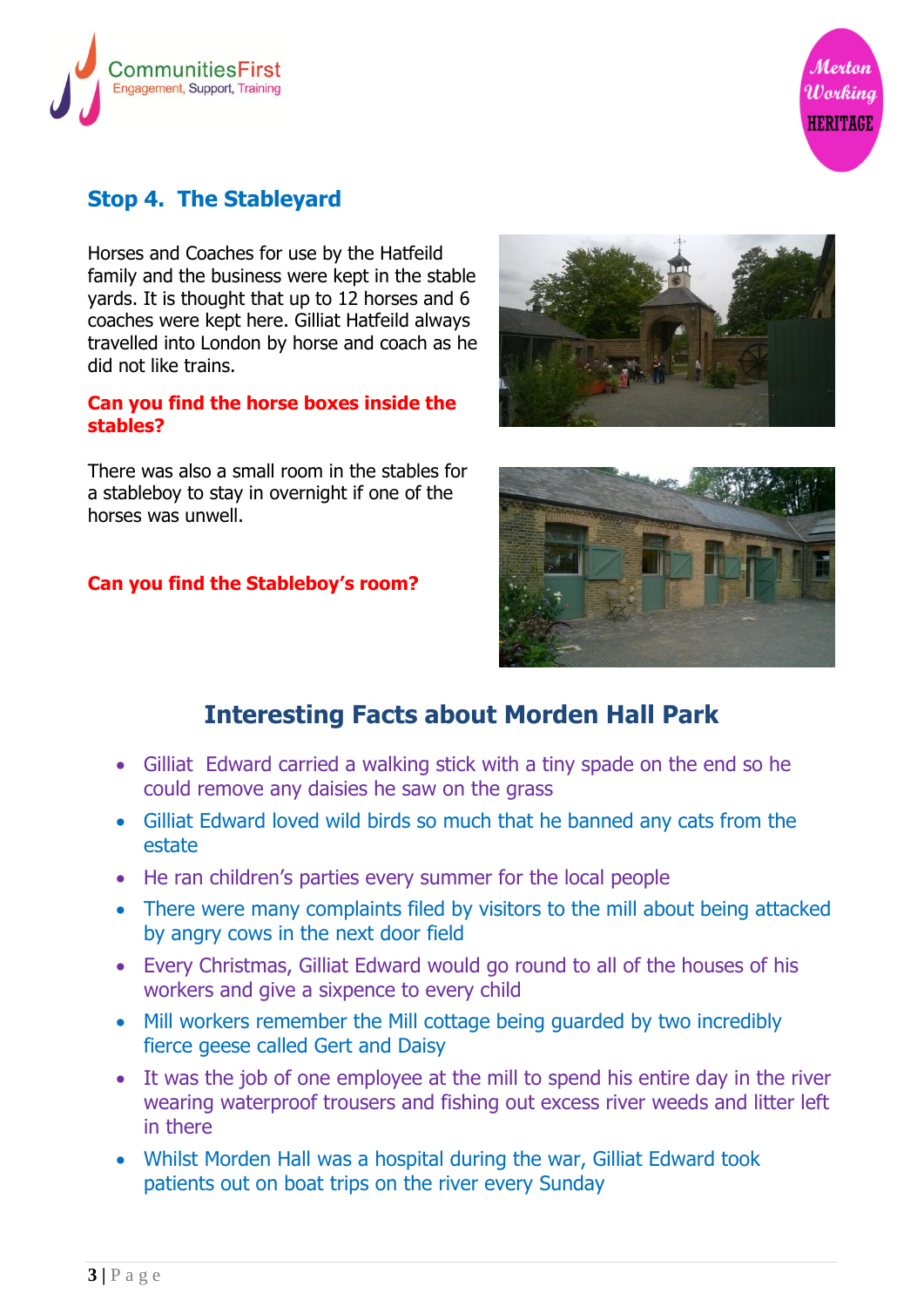



# **Morden Hall Park after the Snuff Mills**

During World War 1 Morden Hall was used as a convalescence hospital for women and children who were wounded from the bombing that was happening all over London at the time.

Morden Hall has been in the care of the National Trust since the death of Gilliat Edward Hatfeild in 1941 along with the estate under the condition that the gates should remain open to the public. In his will he left money to every single worker from the mill to be paid to them every week for the rest of their lives.

"Film Star" parties took place at Morden Hall in the late 1940's and early 1950's for fans to collect signatures. This picture shows a famous Italian film star called Gina Lollobrigida at one of the Morden Hall parties.



### **The River Wandle**

The river runs for 16 miles from Waddon and Carshalton to where it enters the Thames at Wandsworth. In the  $17<sup>th</sup>$  Century there were said to be up to 200 mills along its course mostly for milling corn.

Calico printing on cloth became popular here in the 1700s with mills set up north of Morden Hall Park at Bunce's Meadow, Phipps Bridge and Merton Abbey as well as to the south in Ravensbury Park.

#### **Surrey Iron Railway**

The Surrey Iron Railway was the world's first public railway built in 1803; it ran on a track for horse-drawn carts moving goods from the mills. The line ran on part of the route that is now used for the Croydon Tramlink.

The pictures below show a painting of the old railway and Phipps Bridge tram stop today.